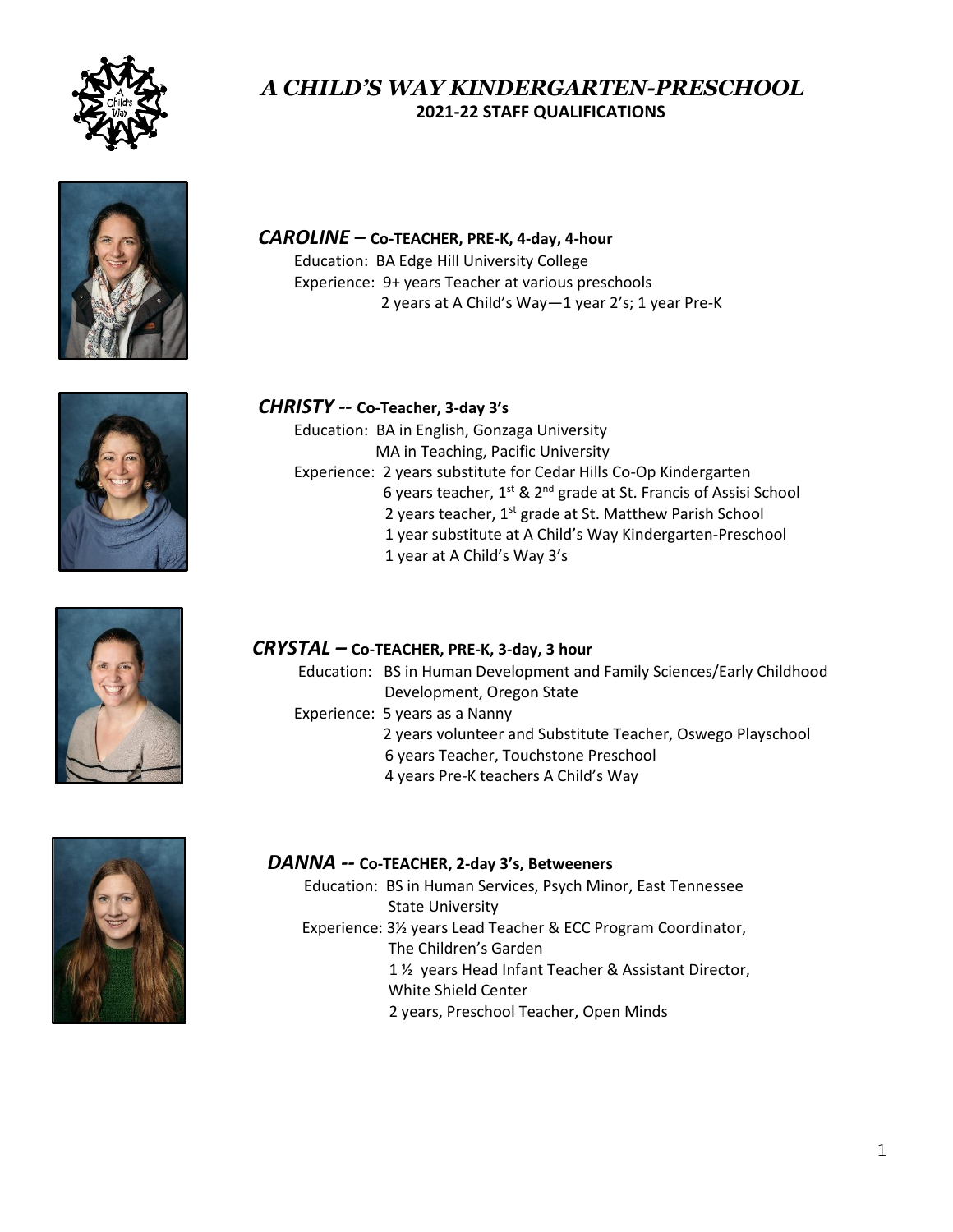

## *DARLENE* **-- Co-DIRECTOR**

 Education: B.A. in Education, Pacific Lutheran University Experience: Substitute Teacher, Federal Way Washington School District Substitute Teacher, A Child's Way 29 years at A Child's Way, Pre-3's, 3's Pre-4's, 2's, Lunch and Play**,** Fun For Fours 8 years Co-Director at A Child's Way



#### *ELLIE –* **Co-TEACHER, PRE-K, 3-day, 3 hour**

Education: BA in History, Lewis & Clark College MA in Teaching, Early Childhood/Elementary, Lewis & Clark College Experience: 1 year 1<sup>st</sup>/2<sup>nd</sup> Grade Teacher, Sunnyside Environmental School 4 years 1st Grade Teacher, Arthur Academy Public Charter School Volunteered 2 years as a Preschool Parent; Leadership positions



#### *JENNIFER* **– Co-TEACHER, 2-DAY 3's**

Education: B.S. in Human Development, Oregon State University Experience: 23 years at A Child's Way, Fours**,** Threes



#### *JENNIFER* **– Co-TEACHER, 3-DAY 3's**

Education: BA in Psychology, University of California, Santa Cruz MA in Education, University of California, Santa Cruz

- Experience: 1 year Preschool Teacher at Catlin Gabel
	- 2 years Substitute Teacher at Catlin Gabel
		- 2 years Asst. Preschool Teacher, Community Arts Preschool
		- 2 years Asst. Elementary School Teacher,
		- Middleburg Community Charter School
		- 1 year Early Childhood Program Manager, Head Start, Hillsboro
		- 1 ½ years Center Director, PCC Child Development Center
		- 2 years Summer School Program Administrator, PCC Children's Center
		- 5 years Senior Child Development Specialist, PCC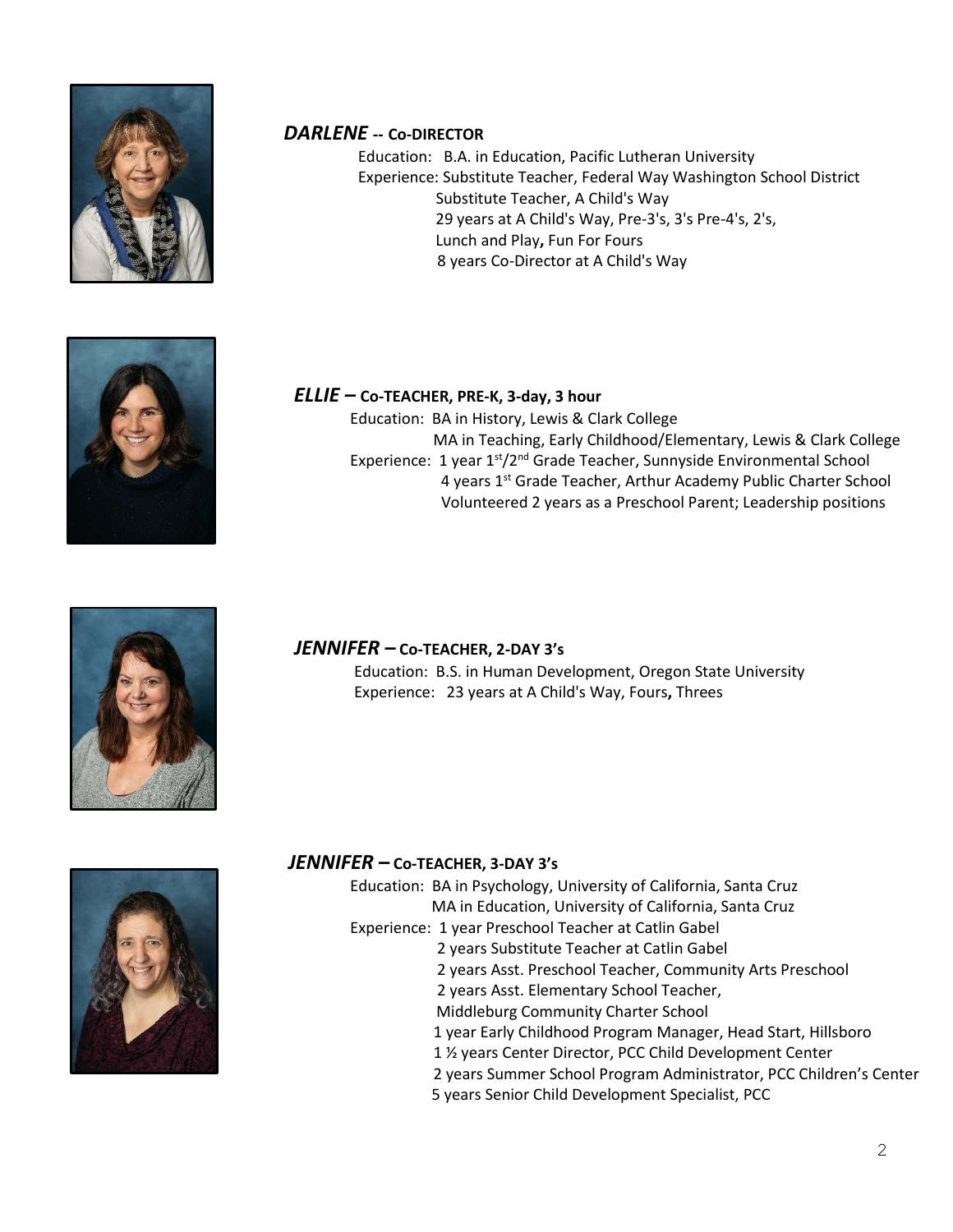

## *JENNIFER* **– Co-TEACHER, 2-DAY 3's**

Education: BA in Psychology, University of Oregon MA in School Counseling, NW Christian College, Eugene Experience: 7 years, School Counselor, Sutherlin West Intermediate 2 years, School Counselor, Jacob Wisner Elementary School



## *JESSICA—***Co-TEACHER, 2-DAY 3's**

Education: BA. in Clinical Psychology, University of Nevada-Las Vegas MS Cultural Psychology, University of College of London Experience: 1 year lead teacher for 3 year olds at Kids of the Kingdom 1 ½ years toddler teacher in Dublin 1 year at A Child's Way, 3's



#### *JOANNA –* **Co-TEACHER, PRE-K, 3-day, 3 hour**

Education: BA in Social Work, NW Nazarene University Experience: 2 years Early Care Teacher 2 years Assistant Preschool Teacher 4 months Nursery Coordinator, Christ United Methodist 1 year Assistant Children's Director, Christ United Methodist



## *KATHY* **P. – Co-DIRECTOR**

 Education: Child Development Associate Certification Allied Health Sciences, George Washington University Experience: 6 years teaching 2½ - 5 year olds, Portland Parks & In-Home School 19 years at A Child's Way, Fours, 11 years at A Child's Way, Co-Director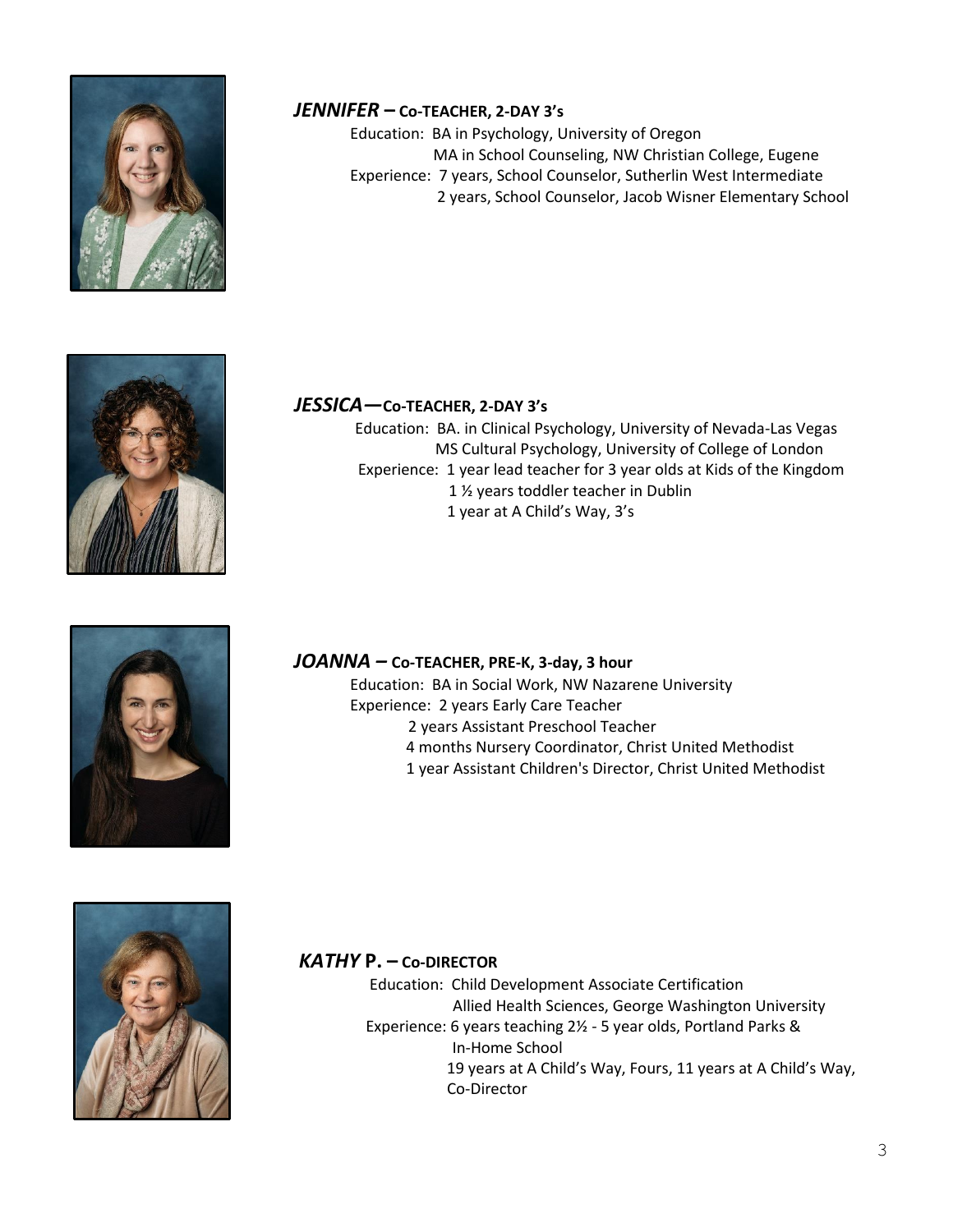

#### *KIRSTEN –* **Co-TEACHER, PRE-K, 3-day, 3 hour**

Education: BS Education, Eastern Illinois University MS Curriculum & Instruction, Portland State University Experience: 1 year Kdg. Teacher, Illinois 6 years Preschool Teacher, Touchstone 3 months, Long-Term Sub, Kdg., Pleasant Valley 5 years In-Home Childcare Provider



#### *LINDSAY* **-- Co-TEACHER, Kindegarten**

Education: BS in Psychology, University of Oregon Experience: 4 years Teacher at OHSU Children's Psychiatric Day center 1½ years Teacher at KinderCare Learning Center 8 years Teacher at A Child's Way, 3's, 4's, Pre-4's, Kdg. 3 years Assistant Teacher at West Hills Montessori



#### *MEGAN –* **Co-TEACHER, PRE-K, 4-day, 3 hour**

Education: BA in Mass Communications, California State University, Hayward 17 semester credits in Early Childhood, Chabot Comm. College Experience: 3 years Pre-K & 3's Young Learners 2 years 2's, Littlest Angel Preschool, Menlo Park



#### *MICHELLE –* **Co-TEACHER, PRE-K, 4-day, 3 hour**

Education: BA in Psychology, University of Rochester MS in Education, Special Ed./Elementary Ed. Experience: 6 years Learning Specialist, BSD 1 year Co-Teacher, A Child's Way 3's 1 year Resource Room Teacher, Shoreline, WA 3 years, Special Ed. Teacher, Middle & High School